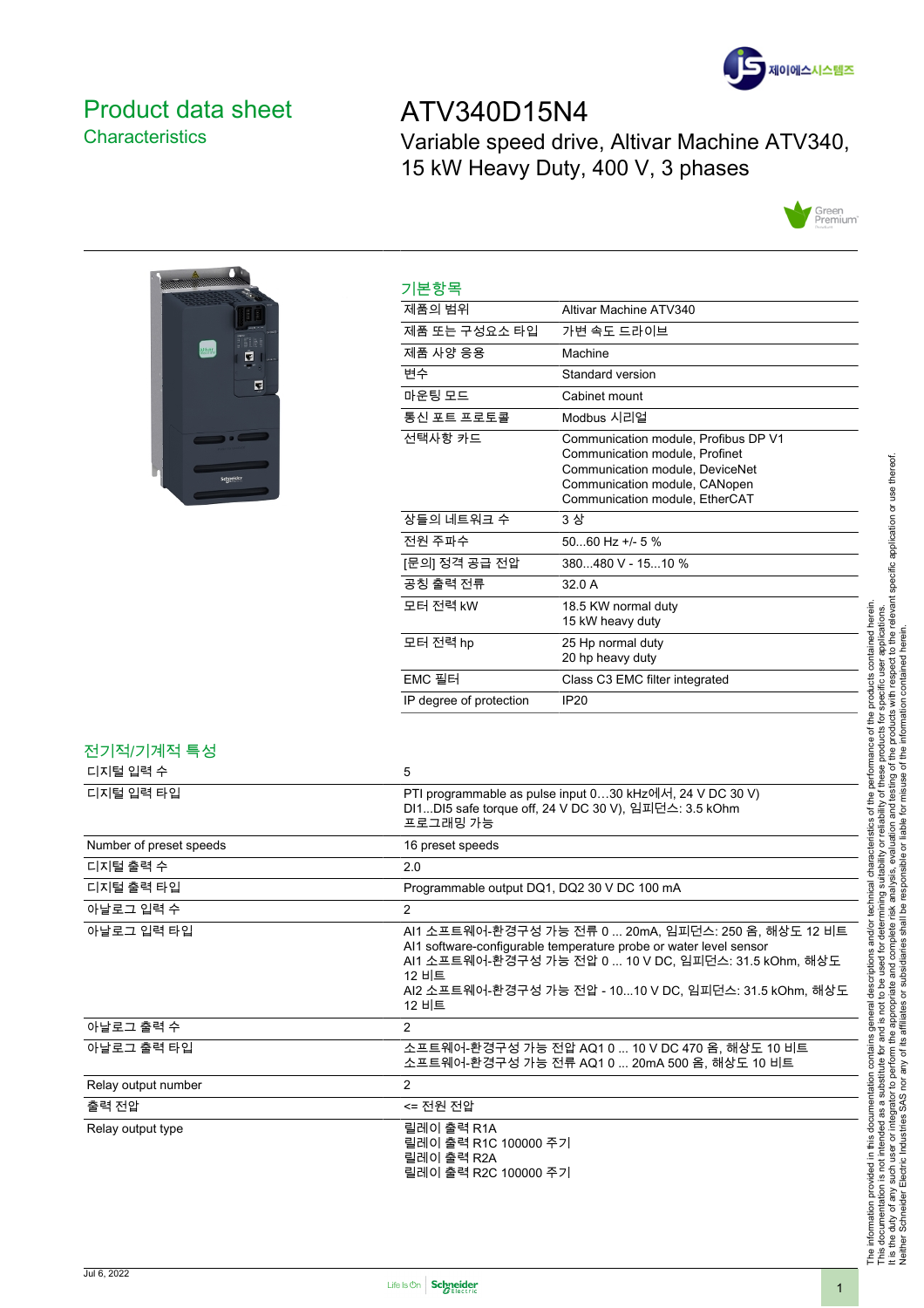| 최대 전환 전류                           | 중계기 출력 R1C 위에,중에 저항성 부하, cos phi = 1 3 A 에서 250 V AC<br>중계기 출력 R1C 위에,중에 저항성 부하, cos phi = 1 3 A 에서 30 V DC<br>중계기 출력 R1C 위에,중에 유도형 부하, cos phi = 0.4 7 ms 2 A 에서 250 V AC<br>중계기 출력 R1C 위에,중에 유도형 부하, cos phi = 0.4 7 ms 2 A 에서 30 V DC<br>중계기 출력 R2C 위에,중에 저항성 부하, cos phi = 1 5 A 에서 250 V AC<br>중계기 출력 R2C 위에,중에 저항성 부하, cos phi = 1 5 A 에서 30 V DC<br>중계기 출력 R2C 위에,중에 유도형 부하, cos phi = 0.4 7 ms 2 A 에서 250 V AC<br>중계기 출력 R2C 위에,중에 유도형 부하, cos phi = 0.4 7 ms 2 A 에서 30 V DC |  |
|------------------------------------|--------------------------------------------------------------------------------------------------------------------------------------------------------------------------------------------------------------------------------------------------------------------------------------------------------------------------------------------------------------------------------------------------------------------------------------------------------------------------------------|--|
| 최소 전환 전류                           | 중계기 출력 R1B 5 mA 에서 24 V DC<br>중계기 출력 R2C 5 mA 에서 24 V DC                                                                                                                                                                                                                                                                                                                                                                                                                             |  |
| 물리적 인터페이스                          | 2-선 RS 485                                                                                                                                                                                                                                                                                                                                                                                                                                                                           |  |
| 커넥터 타입                             | 1 RJ45                                                                                                                                                                                                                                                                                                                                                                                                                                                                               |  |
| 액세스의 방법                            | 슬레이브 Modbus RTU                                                                                                                                                                                                                                                                                                                                                                                                                                                                      |  |
| 전송 속도                              | 4.8 kbit/s<br>9.6 kbit/s<br>19.2 kbit/s<br>38.4 kbit/s                                                                                                                                                                                                                                                                                                                                                                                                                               |  |
| 전송 프레임                             | <b>RTU</b>                                                                                                                                                                                                                                                                                                                                                                                                                                                                           |  |
| 어드레스의 수                            | 1247                                                                                                                                                                                                                                                                                                                                                                                                                                                                                 |  |
| 데이터 포맷                             | 8 bits, configurable odd, even or no parity                                                                                                                                                                                                                                                                                                                                                                                                                                          |  |
| 편광의 타입                             | 임피던스 없음                                                                                                                                                                                                                                                                                                                                                                                                                                                                              |  |
| 4 quadrant operation possible      | True                                                                                                                                                                                                                                                                                                                                                                                                                                                                                 |  |
| 비동기화 모터 제어 프로파일                    | Variable torque standard<br>Optimized torque mode<br>Constant torque standard                                                                                                                                                                                                                                                                                                                                                                                                        |  |
| 동기화 모터 제어 프로파일                     | Reluctance motor<br>Permanent magnet motor                                                                                                                                                                                                                                                                                                                                                                                                                                           |  |
| 오염 정도                              | 이 일치되는 EN / IEC 61800-5-1                                                                                                                                                                                                                                                                                                                                                                                                                                                            |  |
| Maximum output frequency           | 0.599 kHz에서                                                                                                                                                                                                                                                                                                                                                                                                                                                                          |  |
| 가속 및 감속 램프                         | Linear adjustable separately from 0.019999 s<br>S, U 또는 고객맞춤된                                                                                                                                                                                                                                                                                                                                                                                                                        |  |
| 모터 슬립 보상                           | 부하는 무엇이든 자동<br>조정 가능<br>Not available in permanent magnet motor law<br>억제될 수 있음                                                                                                                                                                                                                                                                                                                                                                                                      |  |
| 전환 주파수                             | 216 kHz 조정 가능<br>716 kHz 있는                                                                                                                                                                                                                                                                                                                                                                                                                                                          |  |
| 공칭 전환 주파수                          | 4 kHz                                                                                                                                                                                                                                                                                                                                                                                                                                                                                |  |
| 정지 상태로 제동                          | DC 주입에 의함                                                                                                                                                                                                                                                                                                                                                                                                                                                                            |  |
| Brake chopper integrated           | True                                                                                                                                                                                                                                                                                                                                                                                                                                                                                 |  |
| 라인 전류                              | 37.4 A 에서 380 V normal duty)<br>30.2 A 에서 480 V normal duty)<br>44.9 A 에서 380 V heavy duty)<br>35.7 A 에서 480 V heavy duty)                                                                                                                                                                                                                                                                                                                                                           |  |
| 라인 전류                              | 44.9 A 에서 380 V without line choke heavy duty)<br>35.7 A 에서 480 V without line choke heavy duty)<br>42.4 A 에서 380 V with external line choke normal duty)<br>34.1 A 에서 480 V with external line choke normal duty)<br>45.5 A 에서 380 V with external line choke heavy duty)<br>36.0 A 에서 480 V with external line choke heavy duty)                                                                                                                                                   |  |
| 상(phase)당 최대 입력 전류                 | 44.9 A                                                                                                                                                                                                                                                                                                                                                                                                                                                                               |  |
| Maximum output voltage             | 480 V                                                                                                                                                                                                                                                                                                                                                                                                                                                                                |  |
| 피상전력                               | 28.3 KVA 에서 480 V normal duty)<br>29.7 KVA 에서 480 V heavy duty)                                                                                                                                                                                                                                                                                                                                                                                                                      |  |
| 최대 순간 전류                           | 42.9 A 동안 60 s normal duty)<br>48 A 동안 60 s heavy duty)<br>52.7 A 동안 2 s normal duty)<br>58 A 동안 2 s heavy duty)                                                                                                                                                                                                                                                                                                                                                                     |  |
| 전기적 연결                             | 스크류 터미널, 클램프 정전용량: 0.22.5 mm <sup>2</sup> 제어<br>스크류 터미널, 클램프 정전용량: 6  25mm <sup>2</sup> line side<br>스크류 터미널, 클램프 정전용량: 6  25mm <sup>2</sup> DC bus<br>스크류 터미널, 클램프 정전용량: 425 mm <sup>2</sup> 모터                                                                                                                                                                                                                                                                                     |  |
| 최대 예상 라인 Isc                       | <b>22 KA</b>                                                                                                                                                                                                                                                                                                                                                                                                                                                                         |  |
| Base load current at high overload | 32.0 A                                                                                                                                                                                                                                                                                                                                                                                                                                                                               |  |
| Base load current at low overload  | 39.0 A                                                                                                                                                                                                                                                                                                                                                                                                                                                                               |  |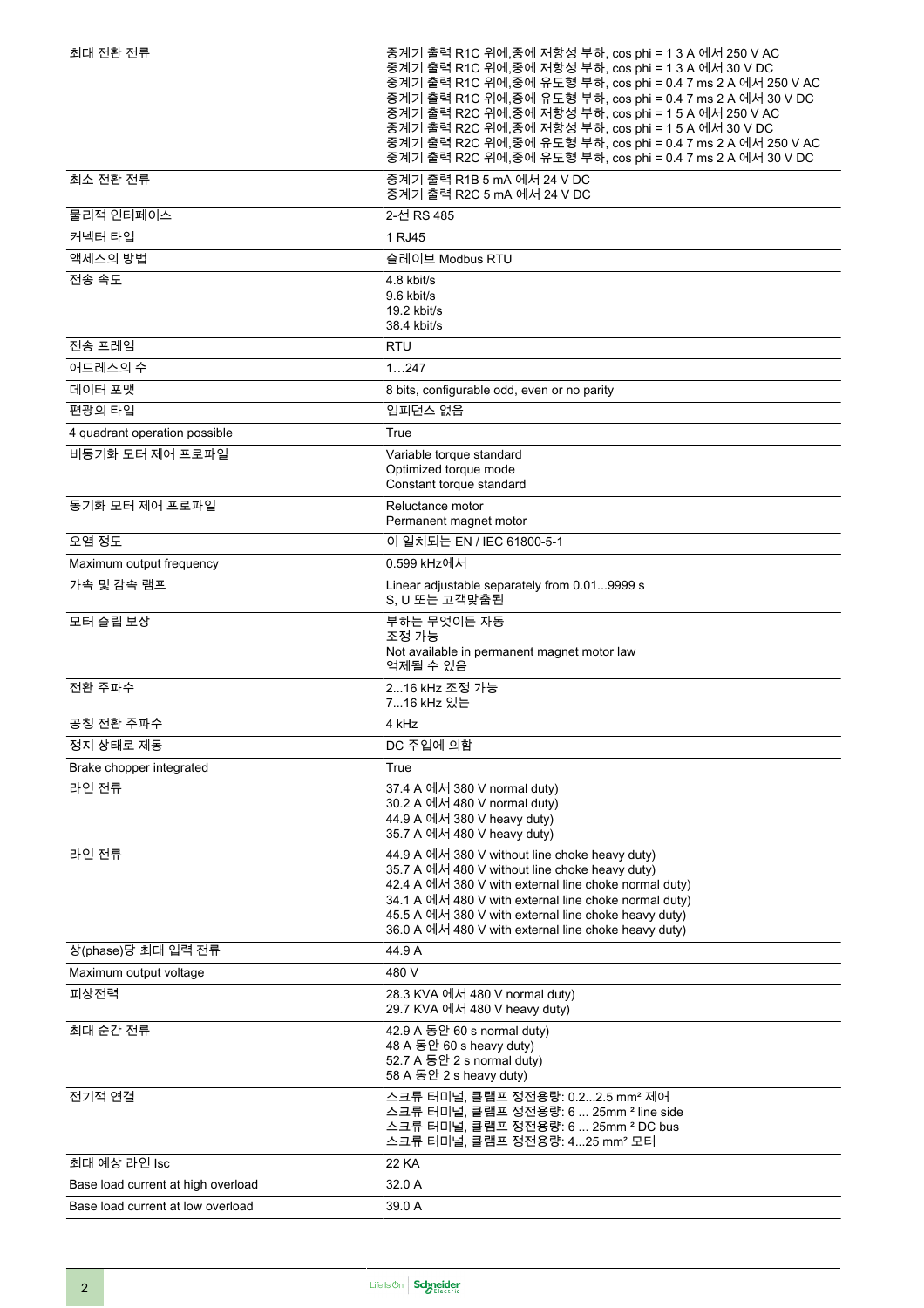| W 단위의 전력 소모                                              | 자연적 대류 18 W 에서 380 V 4 kHz heavy duty)<br>강제된 대류용 346 W 에서 380 V 4 kHz heavy duty)<br>자연적 대류 21 W 에서 380 V 4 kHz normal duty)<br>강제된 대류용 411 W 에서 380 V 4 kHz normal duty)                                                                                                                                                                                                                                                                                         |
|----------------------------------------------------------|--------------------------------------------------------------------------------------------------------------------------------------------------------------------------------------------------------------------------------------------------------------------------------------------------------------------------------------------------------------------------------------------------------------------------------------------------------------------|
| 전기적 연결                                                   | Control 스크류 터미널 0.22.5 mm <sup>2</sup> AWG 24AWG 12<br>Line side 스크류 터미널 6  25mm <sup>2</sup> AWG 8AWG 3<br>DC bus 스크류 터미널 6  25mm $2$ AWG 8AWG 3<br>모터 스크류 터미널 425 mm <sup>2</sup> AWG 10AWG 3                                                                                                                                                                                                                                                                    |
| With safety function Safely Limited Speed (SLS)          | True                                                                                                                                                                                                                                                                                                                                                                                                                                                               |
| With safety function Safe brake management (SBC/<br>SBT) | True                                                                                                                                                                                                                                                                                                                                                                                                                                                               |
| With safety function Safe Operating Stop (SOS)           | False                                                                                                                                                                                                                                                                                                                                                                                                                                                              |
| With safety function Safe Position (SP)                  | False                                                                                                                                                                                                                                                                                                                                                                                                                                                              |
| With safety function Safe programmable logic             | False                                                                                                                                                                                                                                                                                                                                                                                                                                                              |
| With safety function Safe Speed Monitor (SSM)            | False                                                                                                                                                                                                                                                                                                                                                                                                                                                              |
| With safety function Safe Stop 1 (SS1)                   | True                                                                                                                                                                                                                                                                                                                                                                                                                                                               |
| With sft fct Safe Stop 2 (SS2)                           | False                                                                                                                                                                                                                                                                                                                                                                                                                                                              |
| With safety function Safe torque off (STO)               | True                                                                                                                                                                                                                                                                                                                                                                                                                                                               |
| With safety function Safely Limited Position (SLP)       | False                                                                                                                                                                                                                                                                                                                                                                                                                                                              |
| With safety function Safe Direction (SDI)                | False                                                                                                                                                                                                                                                                                                                                                                                                                                                              |
|                                                          | 안전 토크 off 모터<br>Motor phase loss 모터<br>열 보호 드라이브<br>안전 토크 off 드라이브<br>Overheating 드라이브<br>Overcurrent 드라이브<br>Output overcurrent between motor phase and earth 드라이브<br>Output overcurrent between motor phases 드라이브<br>Short-circuit between motor phase and earth 드라이브<br>모터 상 간 단락 회로 드라이브<br>Motor phase loss 드라이브<br>DC Bus overvoltage 드라이브<br>라인 전원 과전압 드라이브<br>라인 전원 부족전압 드라이브<br>Input supply loss 드라이브<br>Exceeding limit speed 드라이브<br>제어 회로 상에서 제동 드라이브 |
| 너비                                                       | 180.0 mm                                                                                                                                                                                                                                                                                                                                                                                                                                                           |
| 높이                                                       | 385.0 mm                                                                                                                                                                                                                                                                                                                                                                                                                                                           |
| 깊이                                                       | 249.0 mm                                                                                                                                                                                                                                                                                                                                                                                                                                                           |
| 제품 무게                                                    | 9.5 kg                                                                                                                                                                                                                                                                                                                                                                                                                                                             |
| 연속 출력 전류                                                 | 39 A 에서 4 kHz normal duty<br>32 A 에서 4 kHz heavy duty                                                                                                                                                                                                                                                                                                                                                                                                              |
| 사용환경                                                     |                                                                                                                                                                                                                                                                                                                                                                                                                                                                    |
| 사용 고도                                                    | <= 3000 m with current derating above 1000m                                                                                                                                                                                                                                                                                                                                                                                                                        |
| 구동 포지션                                                   | 수직 +/- 10 도                                                                                                                                                                                                                                                                                                                                                                                                                                                        |
| 제품 인증                                                    | UL<br><b>CSA</b><br>TÜV<br>EAC<br><b>CTick</b>                                                                                                                                                                                                                                                                                                                                                                                                                     |
| 마킹                                                       | <b>CE</b>                                                                                                                                                                                                                                                                                                                                                                                                                                                          |
| 표준                                                       | EN / IEC 61800-3<br>EN / IEC 61800-5-1<br>IEC 60721-3<br>IEC 61508<br>IEC 13849-1<br>UL 618000-5-1<br><b>UL 508C</b>                                                                                                                                                                                                                                                                                                                                               |
| 어셈블리 스타일                                                 | 열 싱크 있는                                                                                                                                                                                                                                                                                                                                                                                                                                                            |
| 전자기 적합성                                                  | 정전기 방전 면역 테스트 레벨 3 일치되는 IEC 61000-4-2<br>복사 라디오-주파수 전자기성 장 면역 테스트 레벨 3 일치되는 IEC 61000-4-3<br>전기적 순간 과도상태/파열 면역 테스트 레벨 4 일치되는 IEC 61000-4-4<br>1.2/50 μs - 8/20 μs 서지 면역 테스트 레벨 3 일치되는 IEC 61000-4-5<br>전도된 라디오-주파수 면역 테스트 레벨 3 일치되는 IEC 61000-4-6                                                                                                                                                                                                                  |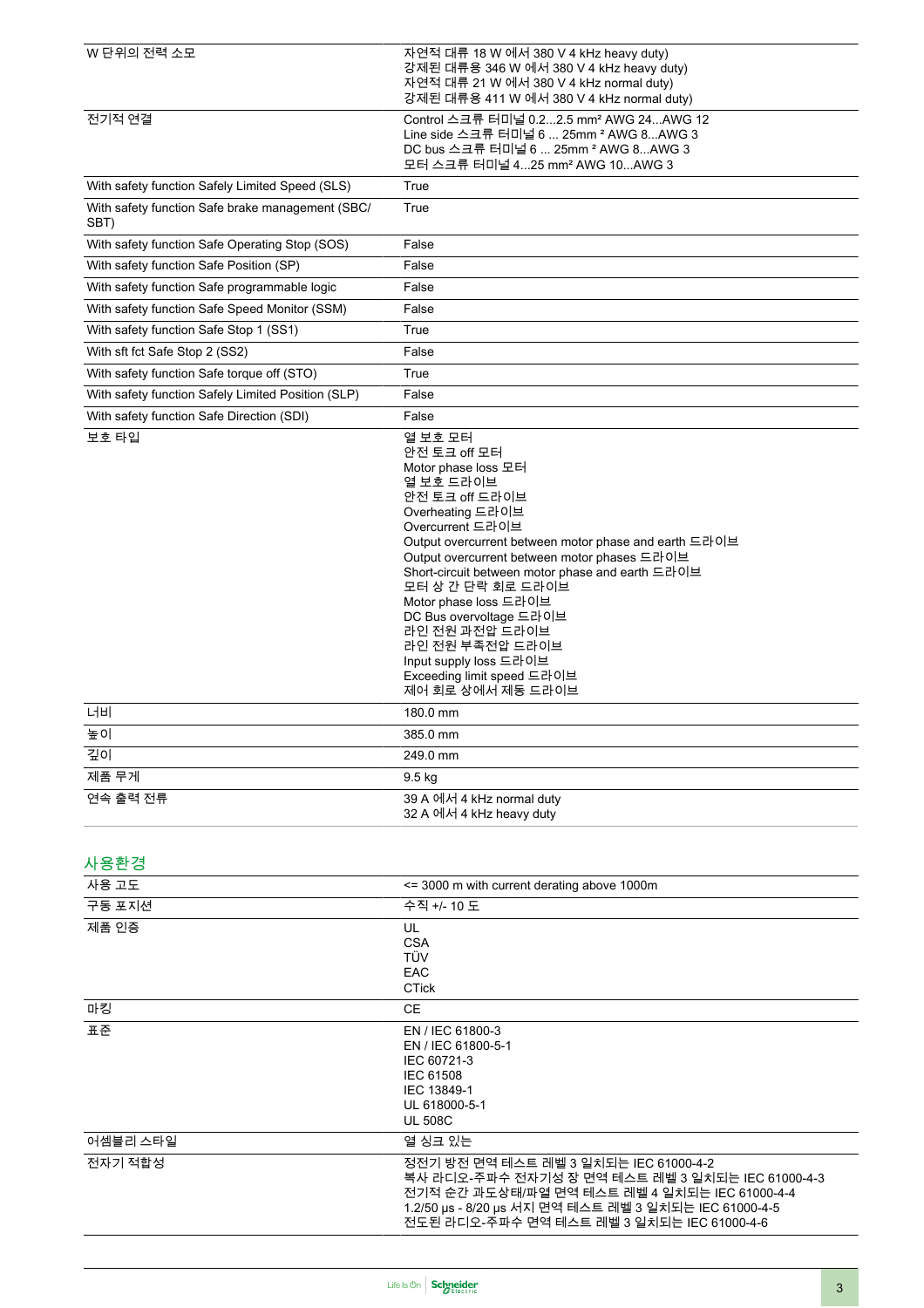| Environmental class (during operation)                              | Class 3C3 according to IEC 60721-3-3                                  |
|---------------------------------------------------------------------|-----------------------------------------------------------------------|
|                                                                     | Class 3S3 according to IEC 60721-3-3                                  |
| Maximum acceleration under shock impact (during<br>operation)       | $70 \text{ m/s}^2$ at 22 ms                                           |
| Maximum acceleration under vibrational stress<br>(during operation) | 5 m/s <sup>2</sup> at 9200 Hz                                         |
| Maximum deflection under vibratory load (during<br>operation)       | 1.5 mm at $29$ Hz                                                     |
| Permitted relative humidity (during operation)                      | Class 3K5 according to EN 60721-3                                     |
| Volume of cooling air                                               | 128.0 m3 / H                                                          |
| 냉각의 타입                                                              | 강제된 대류용                                                               |
| 과전압 카테고리                                                            | Class III                                                             |
| 조절 루프                                                               | Adjustable PID regulator                                              |
| 노이즈 레벨                                                              | 55.6 dB                                                               |
| 오염 정도                                                               | 0                                                                     |
| Ambient air transport temperature                                   | $-4070 °C$                                                            |
| 사용온도                                                                | -15…50 °C 출력감세 없는 vertical position)<br>5060 °C 있는 vertical position) |
| 저장온도                                                                | $-4070 °C$                                                            |
| 격리                                                                  | 전력 및 제어 터미널들간                                                         |

### 포장 단위

| 패키지 유형 1    | <b>PCE</b> |
|-------------|------------|
| 패키지 1의 단위 수 | 1          |
| 패키지 1 무게    | 11.14 kg   |
| 패키지 1 높이    | 34 cm      |
| 패키지 1 너비    | 30.5 cm    |
| 패키지 1 길이    | 56 cm      |
| 패키지 유형 2    | P06        |
| 패키지 2의 단위 수 | 2          |
| 패키지 2 무게    | 35.28 kg   |
| 패키지 2 높이    | 73.5 cm    |
| 패키지 2 폭     | 60 cm      |
| 패키지 2 길이    | 80 cm      |
| 패키지 3 높이    | 80 cm      |
|             |            |

### 상품의 지속 가능성

| 지속 가능성 제공 상태 | Green Premium 제품                                            |
|--------------|-------------------------------------------------------------|
| REACh 규정     | LACH 선언                                                     |
| EU RoHS 지침   | 선제 준수(EU RoHS 법적 범위 외 제품) <mark>소</mark> EU RoHS 선언         |
| 수은 없음        | 예                                                           |
| RoHS 면제 정보   | ख•िञ                                                        |
| 중국 RoHS 규정   | ■ 중국 RoHS 선언                                                |
| 환경 공시        | ■ 제품 환경 프로필                                                 |
| 순환성 프로필      | ■ 수명 종료 정보                                                  |
| <b>WEEE</b>  | 이 제품은 EU 시장에서 특정 폐기물 수집 절차에 따라 폐기되어야 하며, 휴지통에<br>버려서는 안됩니다. |
| 업그레이드 가능성    | ■ 업그레이드된 구성 요소 이용 가능                                        |

#### 계약 보증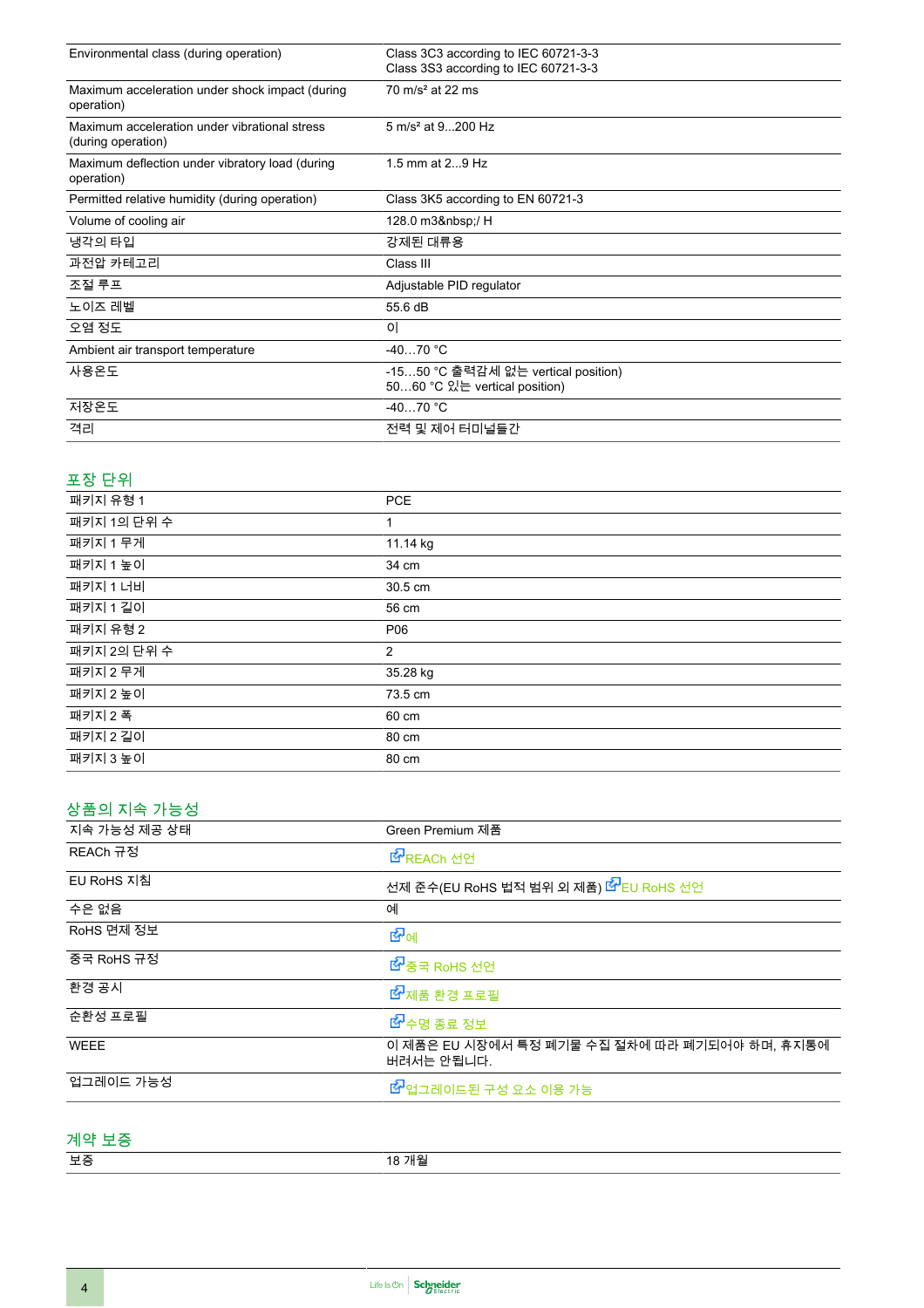# Product data sheet Dimensions Drawings

# ATV340D15N4

#### **Dimensions**

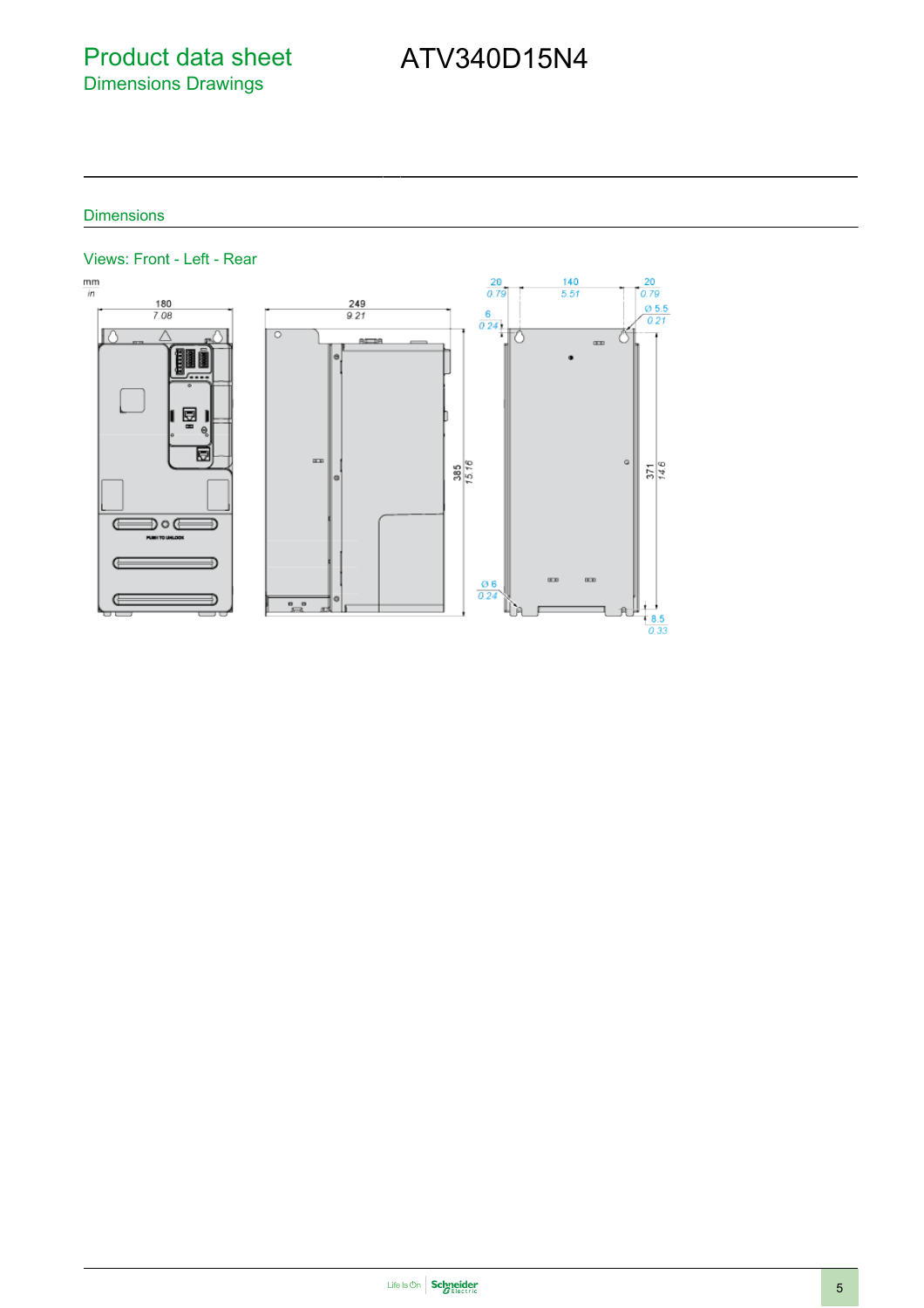Product data sheet Mounting and Clearance

# ATV340D15N4

#### **Clearance**



#### Dimensions in mm

| $ X_1$            | X <sub>2</sub> | X <sub>3</sub> |
|-------------------|----------------|----------------|
| ∍<br>100          | 100            | 60             |
| Dimensions in in. |                |                |

| $ X_1$    | X <sub>2</sub> | X3   |
|-----------|----------------|------|
| -<br>3.94 | 3.94           | 2.36 |

#### Mounting Types

#### Mounting Type A: Side by Side IP20



Possible, at ambient temperature ≤ 50 °C (122 °F)

#### Mounting Type B: Individual IP20



 $a \geqslant 50$  mm (1.97 in.) from 50...60°C, no restriction below 50°C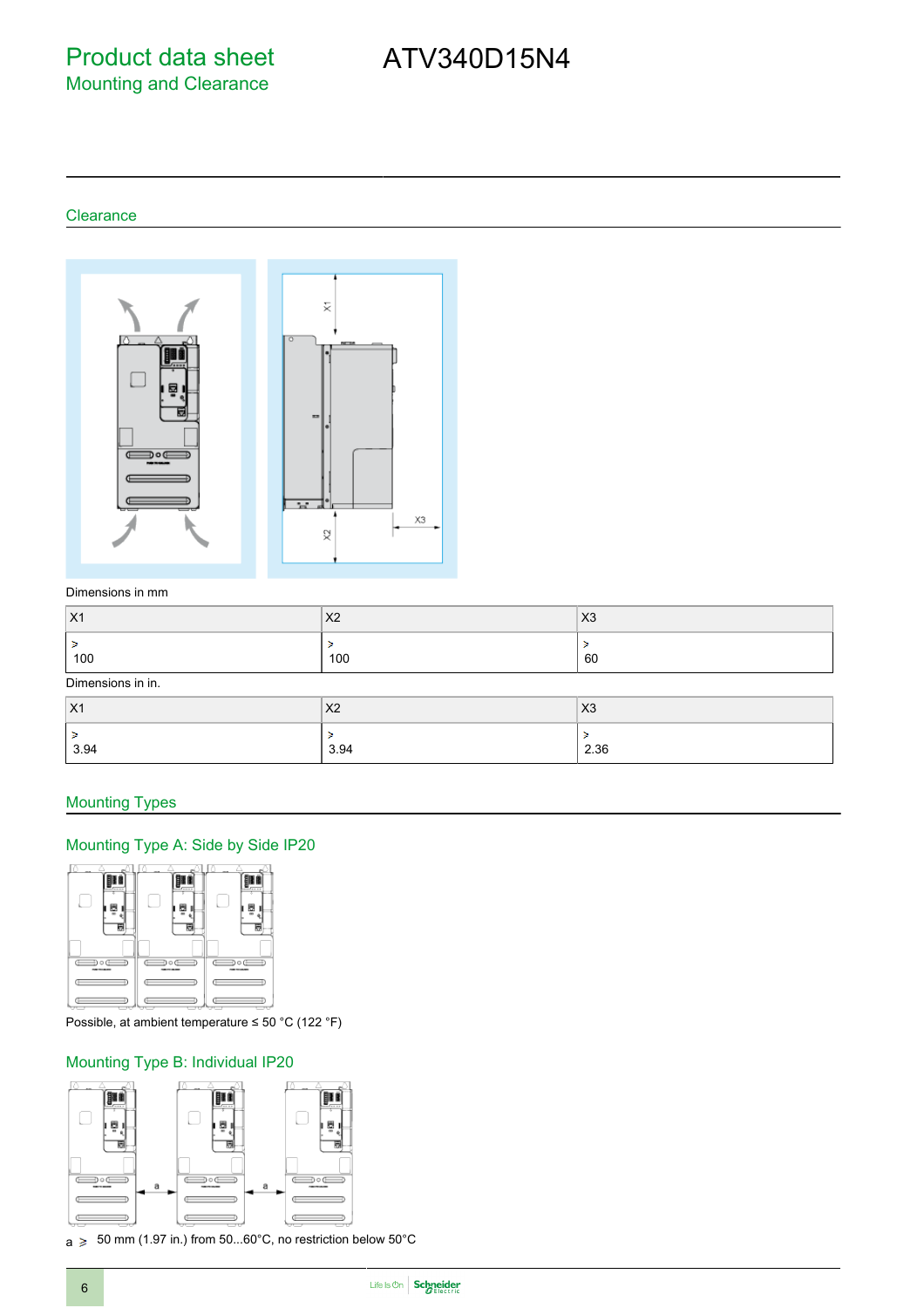# ATV340D15N4

#### Connections and Schema

#### Three-phase Power Supply with Upstream Breaking via Line Contactor Without Safety Function STO

Connection diagrams conforming to standards ISO13849 category 1 and IEC/EN 61508 capacity SIL1, stopping category 0 in accordance with standard IEC/EN 60204-1.



- (1) Use relay output R1 set to operating state Fault to switch Off the product once an error is detected.
- A1 : Drive
- KM1 :Line Contactor
- Q2, Circuit breakers
- Q3 :
- S1 : Pushbutton
- S2 : Emergency stop
- T1 : Transformer for control part

#### Three-phase Power Supply With Downstream Breaking via Switch Disconnector



(1) Use relay output R1 set to operating state Fault to switch Off the product once an error is detected.

- A1 : Drive
- Q1 : Switch disconnector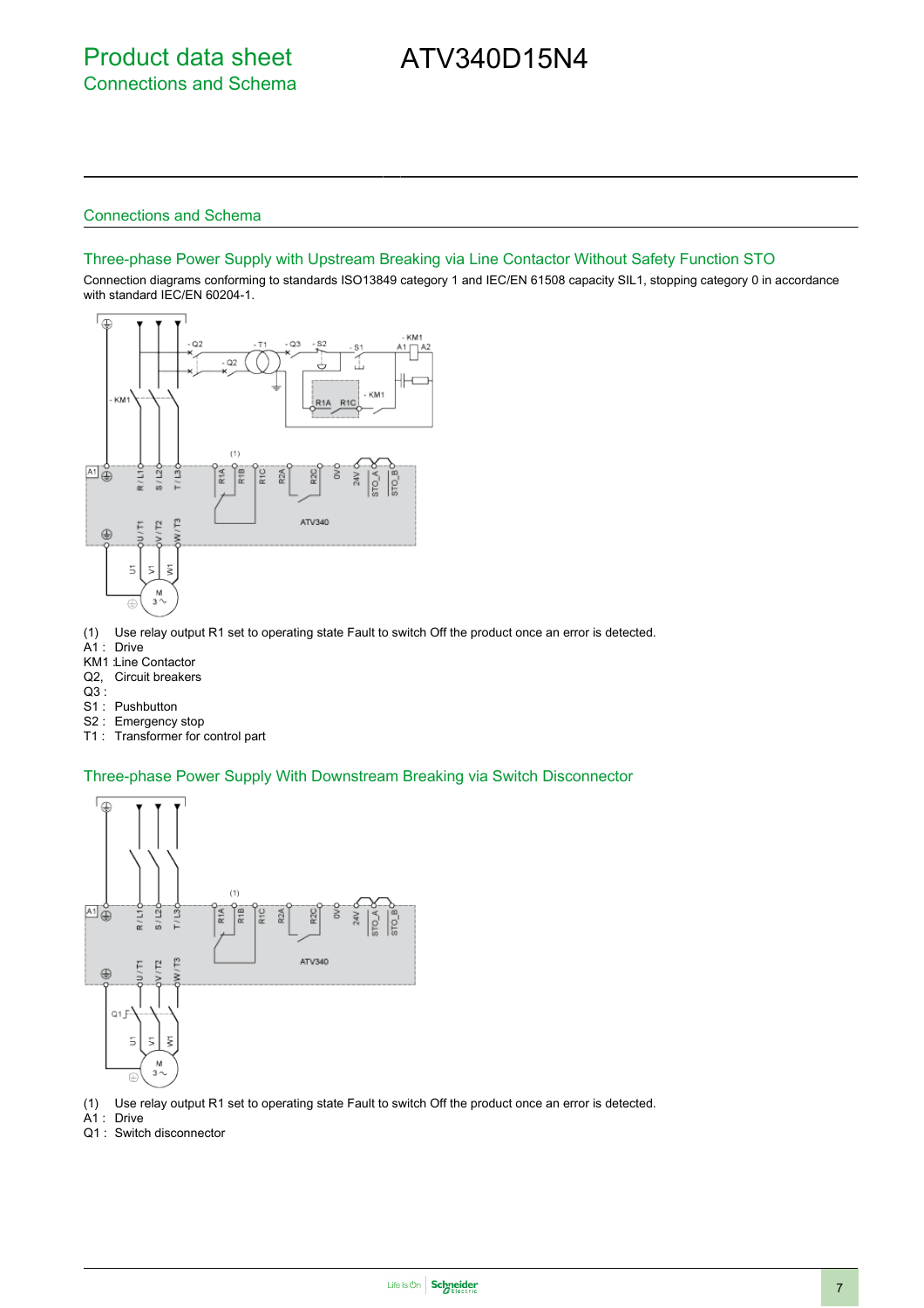#### Sensor Connection



It is possible to connect either 1 or 3 sensors on terminals AI1.

#### Control Block Wiring Diagram



- (5) Motor Encoder connection<br>(6) Digital outputs
- 
- Digital inputs
- (6) Digital outputs<br>(7) Digital inputs<br>(8) Analog output
- (8) Analog output<br>(9) Analog input Analog input
- (10) Differential Analog Input
- (11) Ethernet port (only on Ethernet drive version)
- SW1 Sink/Source switch
- R1A, Fault relay
- R1B,
- R1C :
- R2A, Sequence relay
- R2C :

#### Digital Inputs Wiring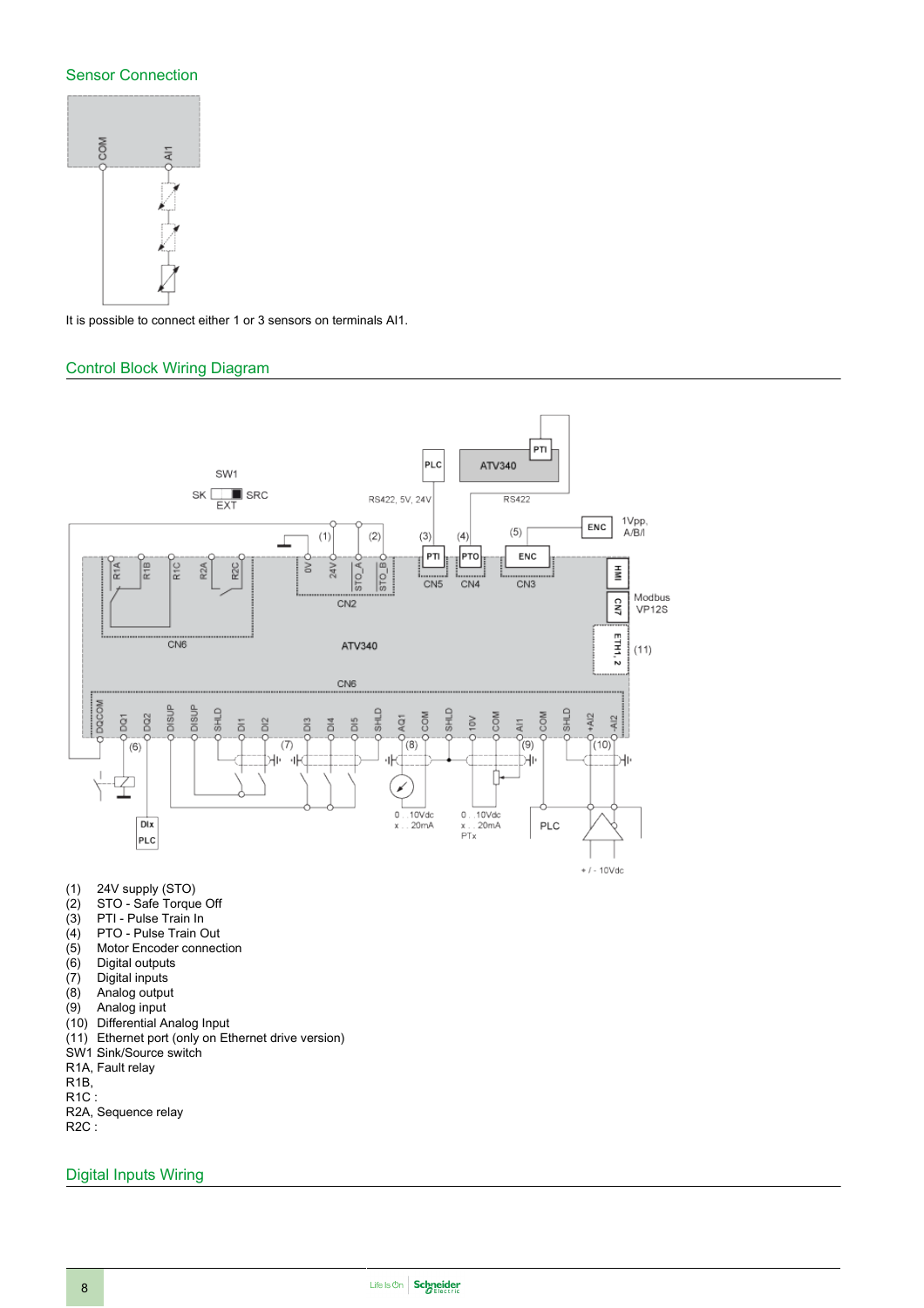#### Digital Inputs: Internal Supply



In SRC position DISUP outputs 24 V. In SK position DISUP is connected to 0 V.

#### Digital Inputs: External Supply





#### Digital Inputs: Internal supply



#### Digital Outputs Wiring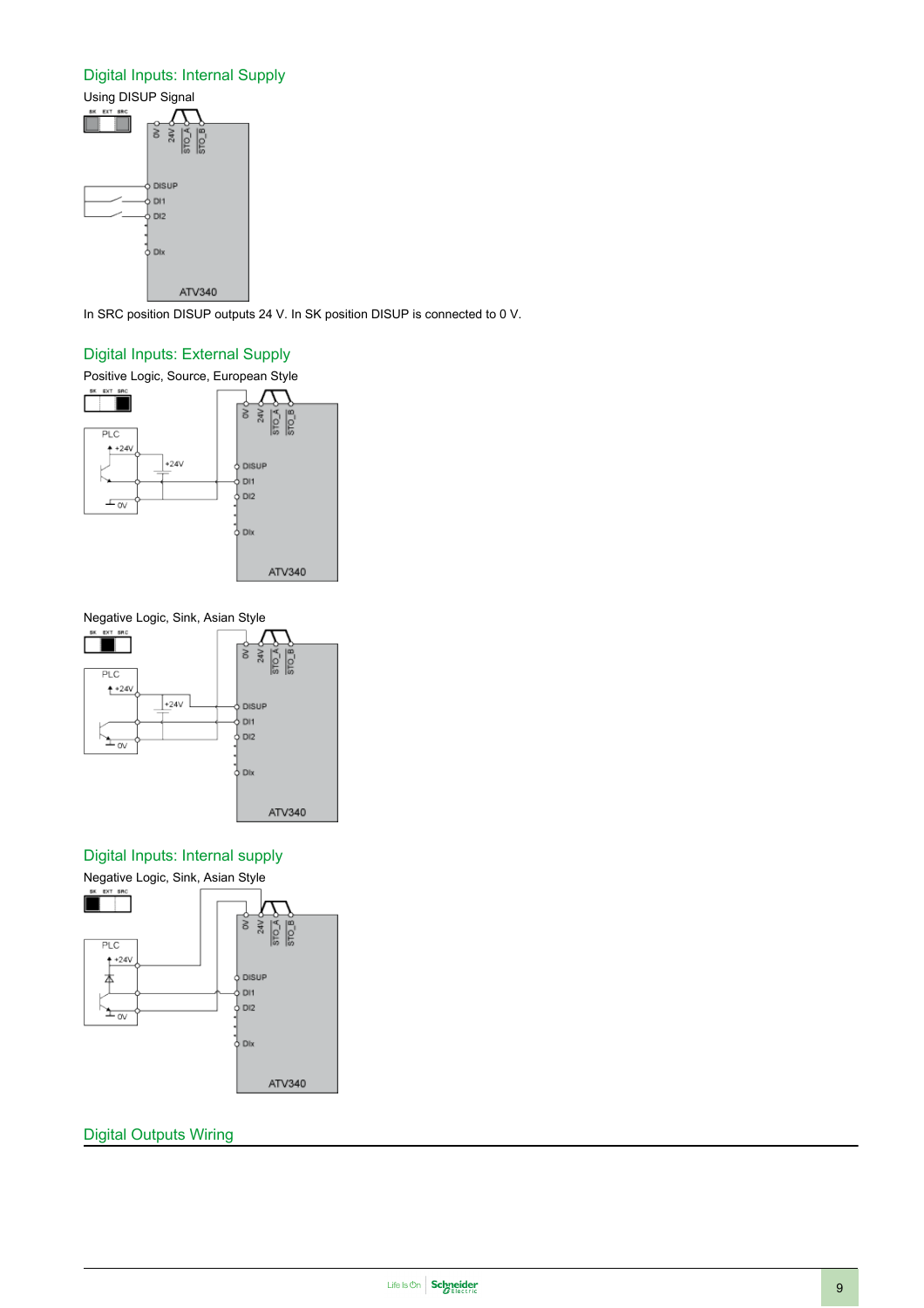#### Digital Outputs: Internal Supply

Positive Logic, Source, European Style, DQCOM to +24V



(1) Relay or valve

Negative Logic, Sink, Asian Style, DQCOM to 0V



(1) Relay or valve

### Digital Outputs: External Supply

Positive Logic, Source, European Style, DQCOM to +24V



- (1) Relay or valve
- Negative Logic, Sink, Asian Style, DQCOM to 0V



(1) Relay or valve